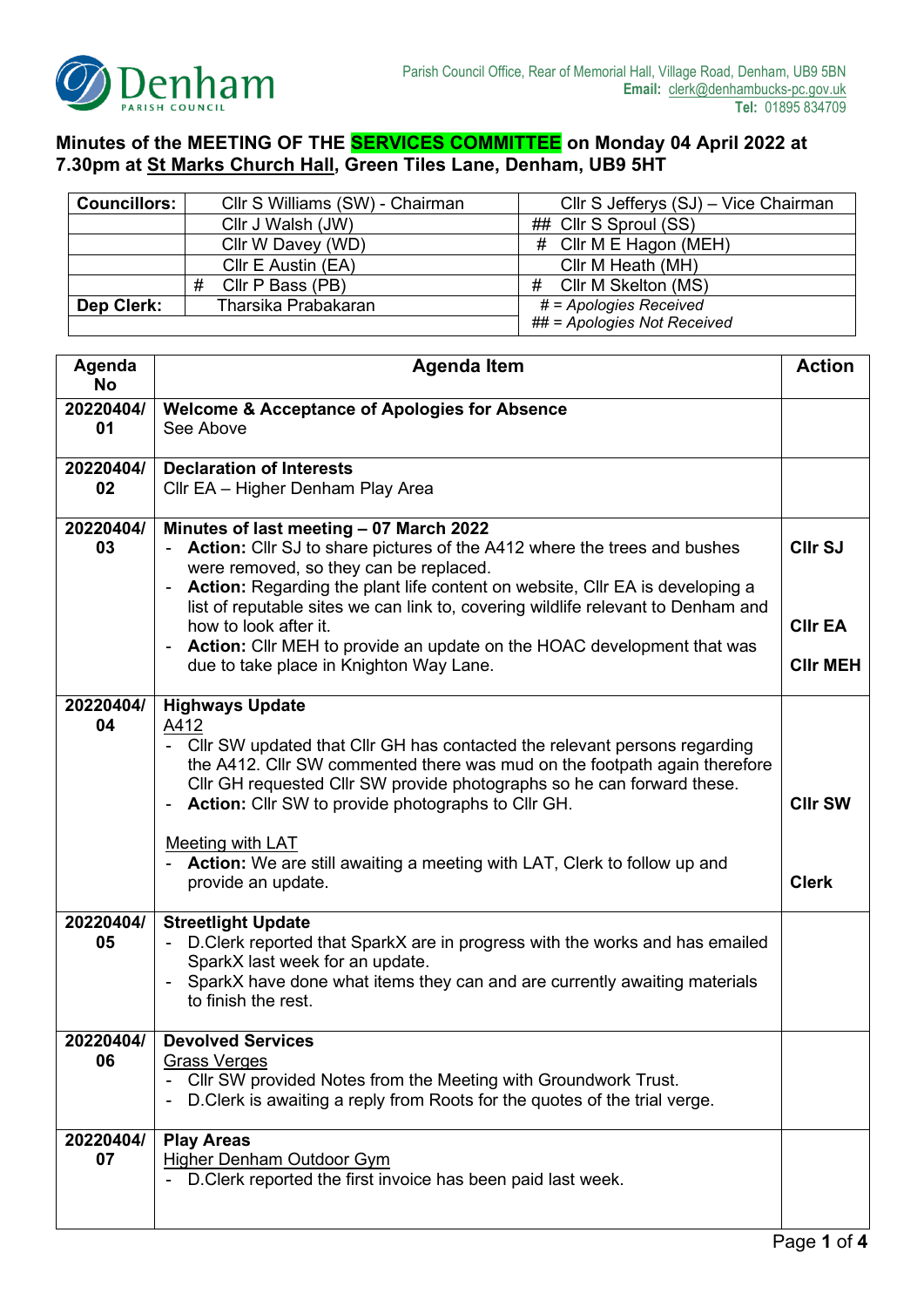

|           | D. Clerk stated the Sales Order acknowledgement form had been signed and                                                                                        |                |
|-----------|-----------------------------------------------------------------------------------------------------------------------------------------------------------------|----------------|
|           | returned and is now waiting for an update from Fresh Air Fitness with regard<br>to installation.                                                                |                |
|           |                                                                                                                                                                 |                |
|           |                                                                                                                                                                 |                |
|           | <b>Knighton Way Lane Path</b>                                                                                                                                   |                |
|           | - Perimeter hedge - Cllr SW reported a resident from Knighton Way Lane had<br>contacted the Council in relation to the hedge facing the houses. The             |                |
|           | resident stated that it was overgrown and needs a cut.                                                                                                          |                |
|           | CIIr SW stated we are too late for a cut as it is bird nesting season. This was<br>$\sim$                                                                       |                |
|           | scheduled to be finished last year but due to the worker not being available it                                                                                 |                |
|           | was missed.                                                                                                                                                     |                |
|           | - Action: Cllr SW instructed D. Clerk to send an email to the resident                                                                                          |                |
|           | explaining we are in bird nesting season and can't cut the hedge back. Also,                                                                                    |                |
|           | to apologise for missing the last cut, however it will be on our list for the cut in                                                                            |                |
|           | Autumn.                                                                                                                                                         | <b>D.Clerk</b> |
|           | Action: Cllr EA requested that in the next article of 'In and Around' we put a<br>reminder to residents to check for nests before they cut their hedges at this |                |
|           | time of year. Cllr EA also stated that it is a criminal offence to disturb nests                                                                                | CIIr JW/       |
|           | and birds.                                                                                                                                                      | <b>D.Clerk</b> |
|           |                                                                                                                                                                 |                |
|           | Denham Green Play Area                                                                                                                                          |                |
|           | - Questionnaire - D. Clerk reported the questionnaire has been created online                                                                                   |                |
|           | but had difficulty with the paid features but has contacted Survey Monkey to                                                                                    |                |
|           | resolve the issue.                                                                                                                                              |                |
|           | - Action: D.Clerk to update Cllrs when the poster has been put up on Denham<br>Green.                                                                           |                |
|           | Cllr SW enquired if any equipment has been looked at. D. Clerk explained that                                                                                   | <b>D.Clerk</b> |
|           | there are new and up-to-date equipment however would like the survey                                                                                            |                |
|           | results to come back before finalising on one.                                                                                                                  |                |
|           | - D. Clerk also reported residents also enquired to enlarge the play area.                                                                                      |                |
|           | - Cllr JW added that we lease the land for the play area from Bucks.                                                                                            |                |
|           | CIIr SW advised we extend the play area in length, however D. Clerk advised                                                                                     |                |
|           | there is a footpath alongside the play area and if it is a ROW then it wouldn't                                                                                 |                |
|           | be beneficial as the play area is triangular shaped.<br>Action: Cllr WD suggested we ask Sally Cakebread to use her land for a                                  |                |
|           | play area as she has a large field. Cllr SW stated she will approach Sally to                                                                                   |                |
|           | discuss the matter.                                                                                                                                             | D.Clerk/       |
|           | Cllr MH commented that she has spoken to Sally Cakebread before                                                                                                 | <b>CIIr SW</b> |
|           | regarding another project and Sally seemed amenable to the idea.                                                                                                |                |
|           |                                                                                                                                                                 |                |
| 20220404/ | <b>Tree Works</b>                                                                                                                                               |                |
| 08        | A412 Denham Avenue (Link Way to Denham Film Studio)                                                                                                             |                |
|           | D. Clerk has reported the overgrown trees on FixMyStreet.<br>$\blacksquare$<br>D. Clerk is awaiting Artemis to produce a new quote for cutting back the trees   |                |
|           | in line with the edge of the footpath.                                                                                                                          |                |
|           |                                                                                                                                                                 |                |
|           | A412 from Old Rectory Lane to the Denham Station Bridge                                                                                                         |                |
|           | Agreed: Handyman will be cutting back tree undergrowth and brushwood as                                                                                         |                |
|           | part of his hourly rate.                                                                                                                                        |                |
|           | Cllr MH raised concern over the weeds growing on the opposite side of the                                                                                       |                |
|           | A412, the verge from Martin Baker traffic lights to Village Road. Cllr JW                                                                                       |                |
|           | added that they were treated last year.<br>Cllr SW stated the leftover grass cuttings are feeding the growth of the                                             |                |
|           | weeds. Cllr JW added the blocked drains increase the height of the water                                                                                        |                |
|           | which promotes the growth.                                                                                                                                      |                |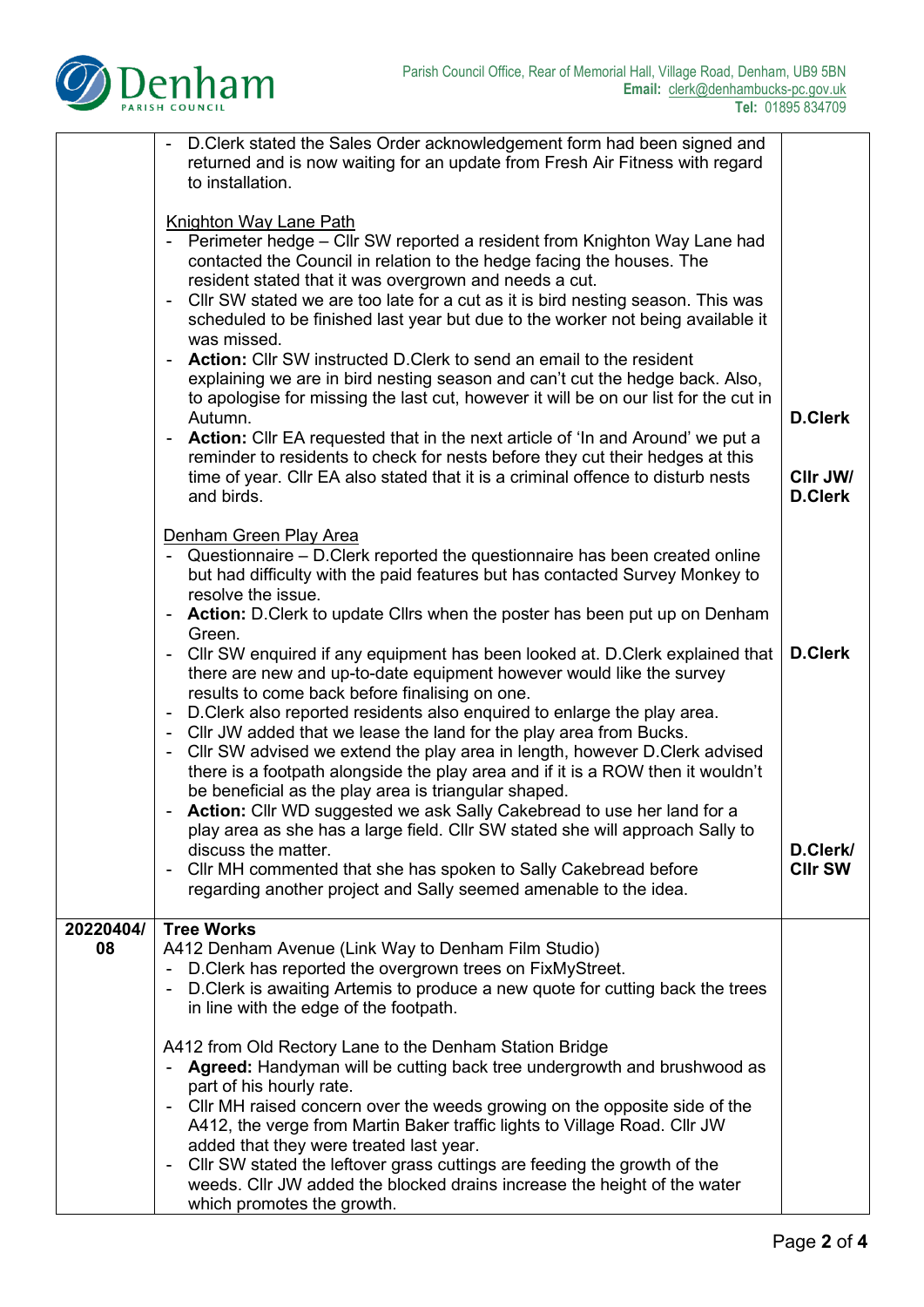

 $\overline{\phantom{0}}$ 

|                 | A4020 Oxford Road, New Denham<br>- Booked in for 18th April 2022.                                                                                                                                                                                                                                                                                                                                                                                                                                                                                                                                                                                                                                                                                                                                                                                                                                                                                                                                                                                                                                                                                                                                                                                                                                                                                                                                 |                                  |
|-----------------|---------------------------------------------------------------------------------------------------------------------------------------------------------------------------------------------------------------------------------------------------------------------------------------------------------------------------------------------------------------------------------------------------------------------------------------------------------------------------------------------------------------------------------------------------------------------------------------------------------------------------------------------------------------------------------------------------------------------------------------------------------------------------------------------------------------------------------------------------------------------------------------------------------------------------------------------------------------------------------------------------------------------------------------------------------------------------------------------------------------------------------------------------------------------------------------------------------------------------------------------------------------------------------------------------------------------------------------------------------------------------------------------------|----------------------------------|
| 20220404/       | <b>Maintenance</b>                                                                                                                                                                                                                                                                                                                                                                                                                                                                                                                                                                                                                                                                                                                                                                                                                                                                                                                                                                                                                                                                                                                                                                                                                                                                                                                                                                                |                                  |
| 09              | Denham Village Green - Treatment<br>Agreed: Cllrs to seek an alternate option to treat the Village Green as<br>Turfcare informed vertidrain will damage the tree roots.<br>D. Clerk reported the company recommended to put down fertiliser.<br>$\blacksquare$<br>Cllr SW advised the handyman should be able to carry out this work.<br>$\blacksquare$<br>Cllr MH informed some of the roots are above the ground and to be mindful<br>$\blacksquare$<br>of the fertiliser used as children play on the Village Green.<br>Cllr SW advised you can buy products that are both animal and children<br>friendly.<br>Cllr MH advised we should get a professional to carry out the job. Cllr WD<br>added it requires a gardener's attention and should ask Phillip Mewell if he<br>has availability.<br><b>Action:</b> Contact Phillip Mewell to ask him to treat the Village Green and Cllr<br>MH would also like to know why he no longer uses a ride-on mower.<br><b>Village Green - Benches</b><br>- Action: Handyman stated he is unable to do the job and we are now asking<br>Falcon Building Maintenance for a quote to put paving under the benches.<br>D. Clerk reported the treatment materials arrived in the morning and<br>Handyman has completed the benches on the Village Green. The pending<br>works are Cheapside Lane, Ashmead Lane, and the circular bench on Village<br>Green. | <b>D.Clerk</b><br><b>D.Clerk</b> |
|                 |                                                                                                                                                                                                                                                                                                                                                                                                                                                                                                                                                                                                                                                                                                                                                                                                                                                                                                                                                                                                                                                                                                                                                                                                                                                                                                                                                                                                   |                                  |
|                 |                                                                                                                                                                                                                                                                                                                                                                                                                                                                                                                                                                                                                                                                                                                                                                                                                                                                                                                                                                                                                                                                                                                                                                                                                                                                                                                                                                                                   |                                  |
| 20220404/<br>10 | <b>Martin Baker Sports Ground</b><br><b>Pitch Renovations</b>                                                                                                                                                                                                                                                                                                                                                                                                                                                                                                                                                                                                                                                                                                                                                                                                                                                                                                                                                                                                                                                                                                                                                                                                                                                                                                                                     |                                  |
|                 |                                                                                                                                                                                                                                                                                                                                                                                                                                                                                                                                                                                                                                                                                                                                                                                                                                                                                                                                                                                                                                                                                                                                                                                                                                                                                                                                                                                                   |                                  |
|                 | Vertidrain pitch area: £984.00<br>Supply and apply renovation grass seed: £2,600.00                                                                                                                                                                                                                                                                                                                                                                                                                                                                                                                                                                                                                                                                                                                                                                                                                                                                                                                                                                                                                                                                                                                                                                                                                                                                                                               |                                  |
|                 | Supply and apply fertiliser: £1,160.00                                                                                                                                                                                                                                                                                                                                                                                                                                                                                                                                                                                                                                                                                                                                                                                                                                                                                                                                                                                                                                                                                                                                                                                                                                                                                                                                                            |                                  |
|                 | TOTAL COST: £4,744.00 Approved                                                                                                                                                                                                                                                                                                                                                                                                                                                                                                                                                                                                                                                                                                                                                                                                                                                                                                                                                                                                                                                                                                                                                                                                                                                                                                                                                                    | <b>D.Clerk</b>                   |
| 20220404/       | <b>Knighton Way Lane Sports Pitch</b>                                                                                                                                                                                                                                                                                                                                                                                                                                                                                                                                                                                                                                                                                                                                                                                                                                                                                                                                                                                                                                                                                                                                                                                                                                                                                                                                                             |                                  |
| 11              | Pitch Renovations                                                                                                                                                                                                                                                                                                                                                                                                                                                                                                                                                                                                                                                                                                                                                                                                                                                                                                                                                                                                                                                                                                                                                                                                                                                                                                                                                                                 |                                  |
|                 | Vertidrain pitch area: £500.00                                                                                                                                                                                                                                                                                                                                                                                                                                                                                                                                                                                                                                                                                                                                                                                                                                                                                                                                                                                                                                                                                                                                                                                                                                                                                                                                                                    |                                  |
|                 | Supply and apply renovation grass seed: £800.00<br>Supple and apply fertiliser: £440.00                                                                                                                                                                                                                                                                                                                                                                                                                                                                                                                                                                                                                                                                                                                                                                                                                                                                                                                                                                                                                                                                                                                                                                                                                                                                                                           |                                  |
|                 | TOTAL COST: £1,740.00 Approved<br>۰<br><b>Action:</b> D.Clerk to check with Turfcare when they can carry out the work and                                                                                                                                                                                                                                                                                                                                                                                                                                                                                                                                                                                                                                                                                                                                                                                                                                                                                                                                                                                                                                                                                                                                                                                                                                                                         |                                  |
|                 | to report back to Cllr SW, so the football club can be informed.                                                                                                                                                                                                                                                                                                                                                                                                                                                                                                                                                                                                                                                                                                                                                                                                                                                                                                                                                                                                                                                                                                                                                                                                                                                                                                                                  | <b>D.Clerk</b>                   |
|                 | CIIr SW informed that the resident who runs the football training has donated<br>$\blacksquare$<br>two football goals as they had a surplus and the residents have been using<br>the goalposts since.                                                                                                                                                                                                                                                                                                                                                                                                                                                                                                                                                                                                                                                                                                                                                                                                                                                                                                                                                                                                                                                                                                                                                                                             |                                  |
|                 |                                                                                                                                                                                                                                                                                                                                                                                                                                                                                                                                                                                                                                                                                                                                                                                                                                                                                                                                                                                                                                                                                                                                                                                                                                                                                                                                                                                                   |                                  |
| 20220404/<br>12 | <b>Wildflower Verge</b><br>Pixie Mix 1000g - ORDERED                                                                                                                                                                                                                                                                                                                                                                                                                                                                                                                                                                                                                                                                                                                                                                                                                                                                                                                                                                                                                                                                                                                                                                                                                                                                                                                                              |                                  |
|                 | CIIr SW has contacted Blue Sky and informed them the daffodils are still<br>healthy. Blue Sky are going to wait until the daffodils go down before they                                                                                                                                                                                                                                                                                                                                                                                                                                                                                                                                                                                                                                                                                                                                                                                                                                                                                                                                                                                                                                                                                                                                                                                                                                           |                                  |